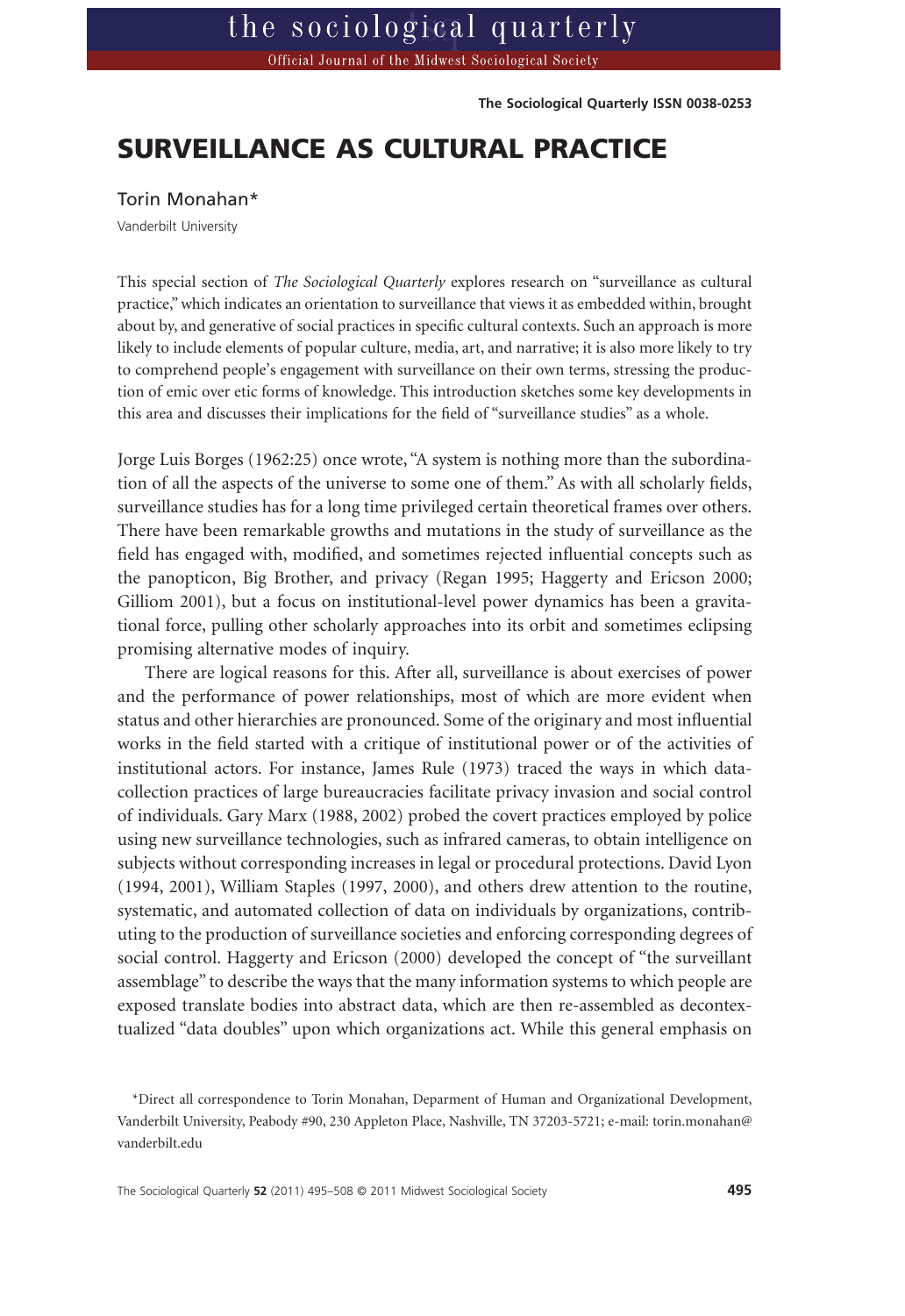institutional or organizational power has been amazingly productive, it also set a trajectory from which it has been difficult to deviate.

Nonetheless, the field's areas of interest are changing, and have been for some time. As scholars trained in different academic disciplines entered into the field and participated in its conversations, foci shifted—along with methods and theories—to be more inclusive of the full range of surveillance systems and activities throughout societies. Whereas surveillance studies may have gained considerable momentum from the early works of sociologists, it has now expanded to become a truly transdisciplinary enterprise with representatives from sociology, criminology, political science, philosophy, geography, science and technology studies, communication, media and information studies, anthropology, and other fields. This has brought about an enhancement rather than a dilution of sociological inquiry; it has fostered a sociological imagination in the deepest sense of the term, of tracing everyday practices of surveillance in local contexts to larger assemblages of power and influence. Moreover, these changes in disciplinary demographics have forced scholars to debate the direction of the field, criteria for evaluating scholarship, and definitions of surveillance, thereby requiring members to confront and defend, and oftentimes revise, their own disciplinary perspectives, subsequently advancing collective knowledge in the process.<sup>1</sup>

The task of this special section of *The Sociological Quarterly* is to identify some recent developments in surveillance studies as the field undergoes what I view to be healthy expansion and redefinition. In particular, this section seeks to explore research on "surveillance as cultural practice," which indicates an orientation to surveillance that views it as embedded within, brought about by, and generative of social practices in specific cultural contexts. Rather than analyzing surveillance technologies, for instance, as exogenous tools that are mobilized by actors to deal with perceived problems or needs, studying surveillance as cultural practice would understand these technologies a priori as agential (as "actants" within a social system) and constitutive of knowledge, experience, and relationships. Such an approach is more likely to include in the field of inquiry elements of popular culture, media, art, and narrative; it is more likely to try to comprehend people's experiences of and engagement with surveillance on their own terms, stressing the production of emic over etic forms of knowledge. Studies of surveillance as cultural practice offer vital insights to surveillance and—as with other approaches—such studies similarly pursue critical understandings of complex systems; they just start, oftentimes, with data residing at different points within those systems.

## **SOCIAL STUDIES OF SURVEILLANCE**

Whereas much of the accepted theoretical apparatus of surveillance studies has contended with institutional-level power dynamics, as witnessed by the influence of Michel Foucault's (1977) treatment of the panopticon, social studies of surveillance tend to concentrate on individuals in local contexts. Oftentimes, this means holding empirical data on local practices up to existing concepts to see whether the data fit those concepts, and if not, deciding how theory should be modified to account for differences (e.g., Lyon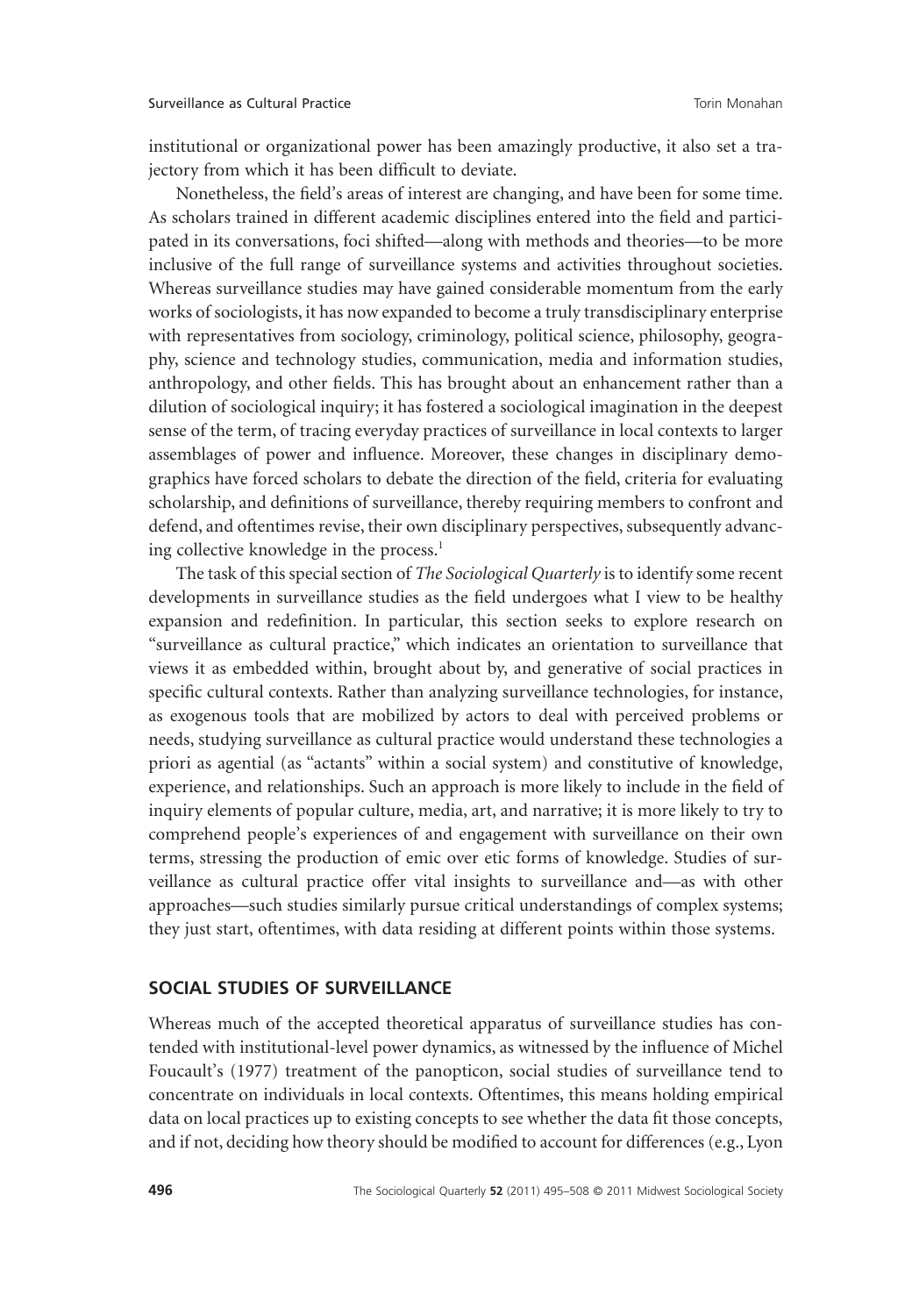2006). This is effective on one level because it advances knowledge, but it can lead to diminishing intellectual returns, especially if scholars content themselves with making modifications to concepts rather than developing something altogether new.<sup>2</sup> The risk of this mode of knowledge production, which is of course not unique to surveillance studies, is forcing concepts upon data instead of allowing patterns to emerge in a more organic and inductive way (Clarke 2005; Charmaz 2006).

It is nonetheless clear that the field has advanced rapidly because of empirical research on surveillance, which itself has expanded out from those doing surveillance, to those subjected to it, to those appropriating it for their own purposes. Some of the notable early work in this evolution was by criminologists studying police and security personnel operating public-area, closed-circuit television (CCTV) systems (Norris and Armstrong 1999; McCahill 2002; Wilson and Sutton 2003). The privileging of institutional actors like the police encouraged the development of analytic frames that tried to account for the political conditions that fuel CCTV implementation (Fussey 2007), as well as for the motivations and intentions of those behind the cameras (Goold 2004; Smith 2004). In this vein, David Lyon (2001) made the insightful observation that different forms of surveillance could be positioned along a spectrum from "care" to "control"—from watching over one for purposes of protection to scrutinizing one's behavior in order to enforce discipline, respectively. This was a major contribution in that it called upon scholars to eschew simplistic critiques of surveillance as inherently negative; rather, evaluations of surveillance would have to be made on a case-by-case basis, acknowledging the reality that surveillance often operates simultaneously in both of these registers (care and control). Taken on its own terms, though, this insight also raises to the surface the limitation that such evaluations effectively lend greater validity to the *intentions* of surveillance subjects, while subordinating the experiences and agency of those monitored as surveillance objects.

Departing from investigation into CCTV and the police, a turn to study surveillance in everyday life exploded the field, directing researchers to document the manifold instantiations of surveillance in routine activities and engagements with all organizations (Staples 2000; Monahan 2006; Deflem 2008; Aas, Gundhus, and Lomell 2009; Nelson and Garey 2009). From this perspective, researchers noted that effects and experiences of surveillance differ by population, purpose, and setting. The many surveillance systems to which people are exposed sort populations according to anticipated risk and value (Torpey 2007). Such "social sorting" (Lyon 2003) manifests in the unequal regulation of people's mobilities (Graham and Wood 2003; Adey 2006), unequal monitoring and disciplining of people accessing public services (Eubanks 2006; Willse 2008; Monahan and Torres 2010), unequal treatment of consumers (Gandy 1993; Turow 2006), and unequal handling of people in just about every other domain as well. It is important to note that surveillance does not simply slow down or single out people considered risky—it also accelerates and augments the experiences of people considered to be of commercial value and low risk, as can be seen with dedicated toll lanes on highways (Graham and Marvin 2001), priority response from call centers (Graham and Wood 2003), or security prescreening and preapproval schemes at airports (Adey 2006;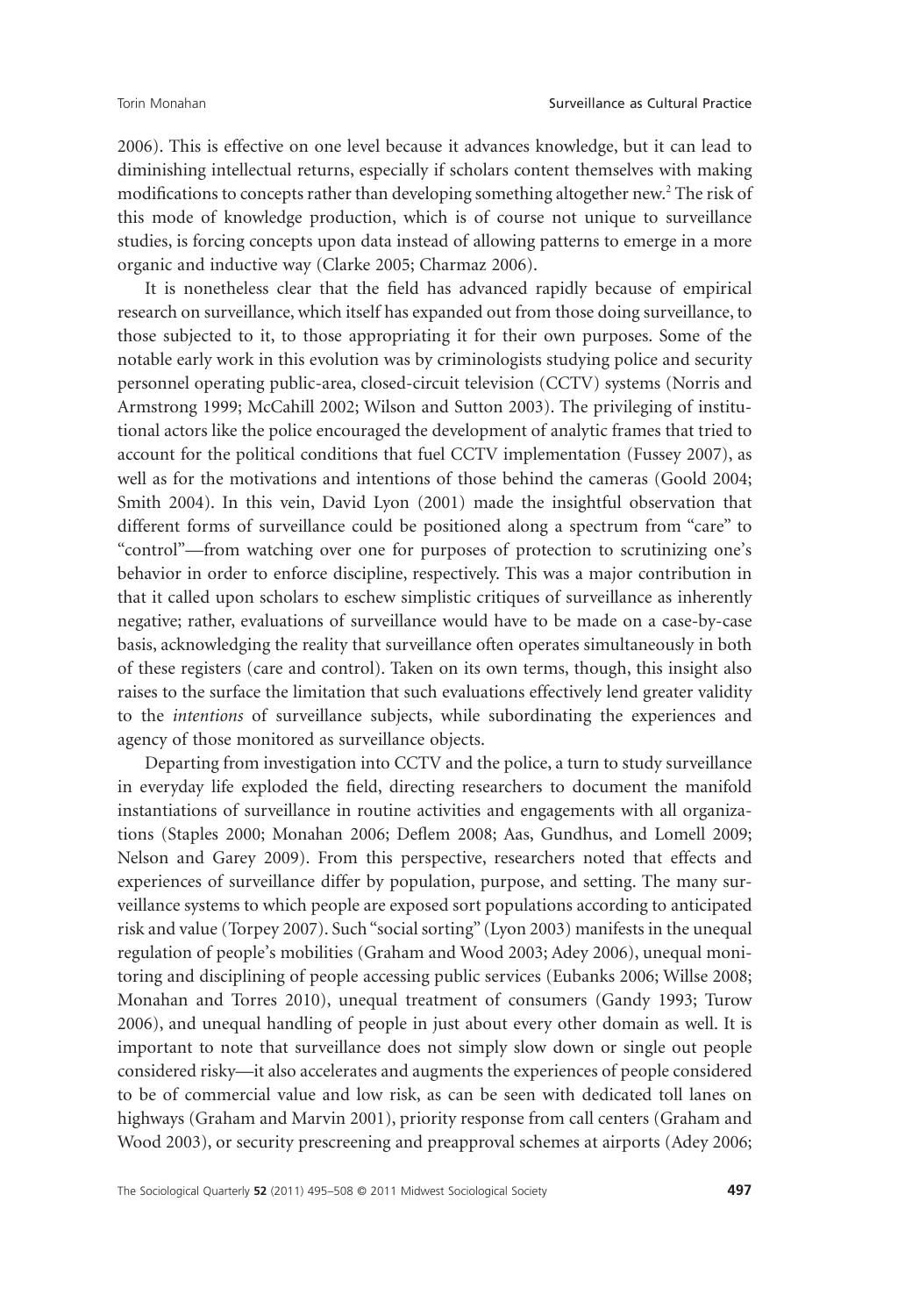Lahav 2008). Social sorting characterizes just about all contemporary surveillance systems, the net result being the amplification of many social inequalities (Monahan 2010b).

Targets of marginalizing forms of surveillance deal with their experiences in thoughtful ways, oftentimes mitigating deleterious effects through subtle forms of resistance. John Gilliom's work exemplifies these possibilities, where in *Overseers of the Poor*, for instance, he unearths some of the tactics used by women welfare recipients to evade the bureaucratic surveillance of welfare systems and records their sophisticated ethical rationales for their actions (Gilliom 2001). More recently, Gilliom (2010) has studied some of the ways that public school teachers and administrators attenuate the disciplinary force of a widespread and routine form of institutional surveillance: standardized tests. Surveillance-studies scholars have documented and problematized other resistance practices too, such as Cop Watch programs where activists film police to try to reduce instances of abuse (Huey, Walby, and Doyle 2006; Wilson and Serisier 2010) or technological interventions where groups monitor state agents and use cell phone text messages to coordinate police avoidance at mass public protests (Institute for Applied Autonomy 2006). Recognizing the agency of the watched is one crucial aspect of inquiry into surveillance as cultural practice, even if resistance sometimes confirms, more than challenges, the reach of abstract systems of control.

If one employs a symmetrical approach to research (Bloor 1991), however, then the set of technologies, techniques, and practices that the field calls "surveillance" should be identified and studied as such when deployed by individuals or groups operating outside government or corporate organizations (Monahan, Phillips, and Murakami Wood 2010). *Surveillance can be defined as the systematic monitoring of people or groups in order to regulate or govern their behavior*. This is but one possible definition, of course, but it is useful for being agnostic about the subjects and objects of scrutiny and control. Surveillance can be mobilized to repress populations or bring about conditions of collective empowerment; it can be used by people occupying positions of high institutional status or by those excluded from traditional arenas of power and influence.

From this perspective, surveillance can serve democratic or empowering ends if it brings about openness, transparency, accountability, participation, and power equalization among social groups and institutions (Monahan 2010a). For example, Gwen Ottinger (2010) writes about grassroots monitoring of air quality by people living near oil refineries in Louisiana, which when coupled with some control over the criteria for deciding what constitutes a health risk has the potential to empower residents, regulate polluting industries, and make communities safer. In another example, James Walsh (2010) shows how progressive activist groups engage in technological surveillance of the U.S.–Mexico border, border agents, and vigilantes to prevent immigrant deaths, by using geographic information systems, for instance, to determine where to site water stations. Lane DeNicola (2009) investigates activists' use of earth remote sensing satellite systems, long associated with military operations, to engage in environmental forensics and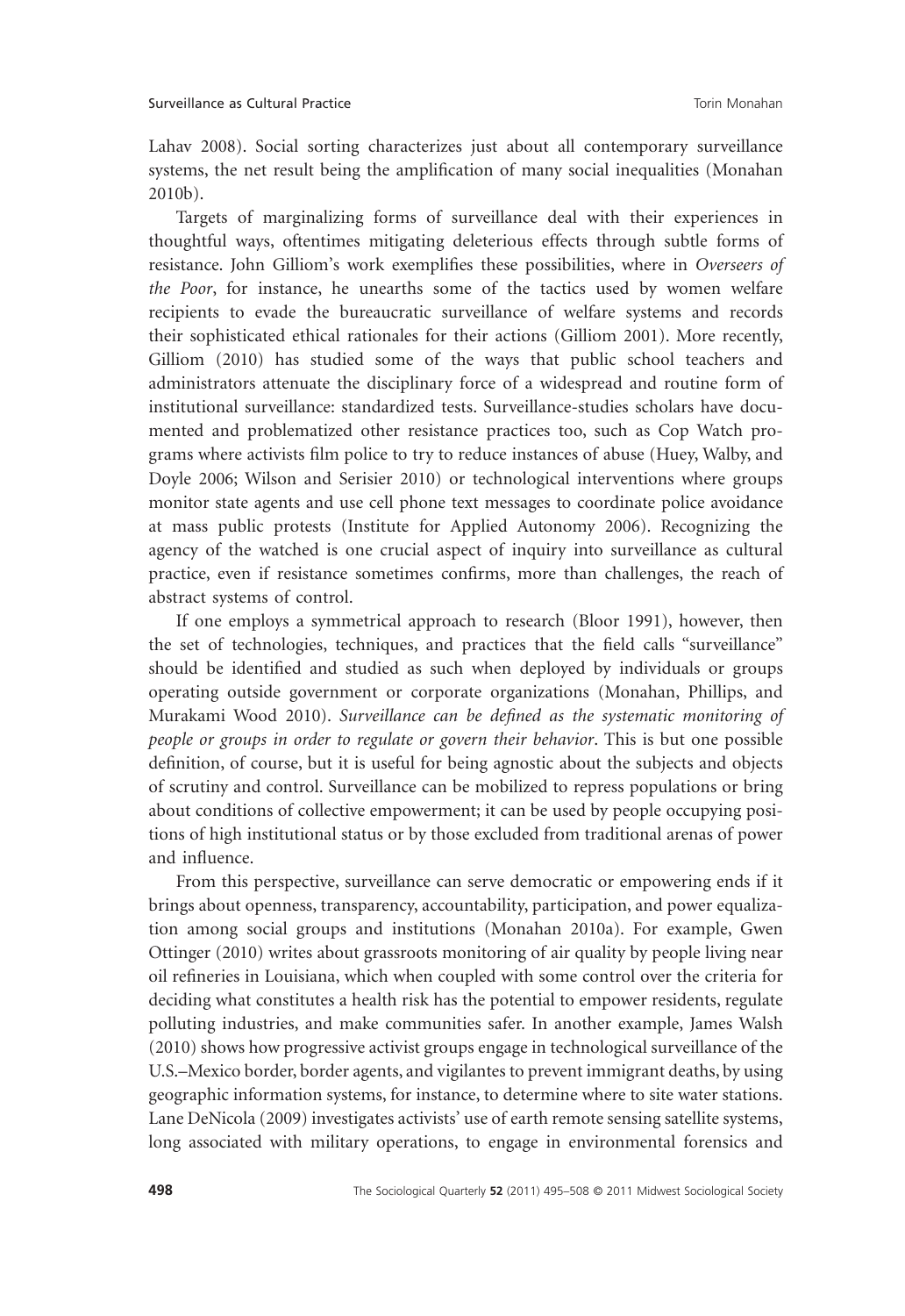counter-mapping efforts to render visible environmental disasters, overdevelopment, and even genocide, subsequently introducing a valence for community and government intervention.<sup>3</sup>

This section sketched a rough continuum for research emerging from the social studies of surveillance: from the intentions and practices of the watchers, to the experiences and (re)actions of the watched, to the proactive mobilization of surveillance from below. One problem with this narrative, other than being partial and artificially linear, is that it does not adequately account for the thorough integration of surveillance into social worlds, not as a set of tools to be used for instrumental ends but as forms of life in their own right.

### **EXPLORING CULTURAL PRACTICE**

People, as creative actors, constantly draw upon and reproduce cultural knowledge (de Certeau 1984). While each culture maintains itself through *habitus*, or through a series of logics that acquire durability and presence through practice (Bourdieu 1977), this is an evolving play that exceeds the instrumental objectives of individuals. In fact, the bulk of everyday life is comprised of unplanned events, occurring on micro-levels of human interaction, below the surface of conscious awareness or intentionality (Mauss 1973; Ortner 1994). Technological systems are clearly integral to cultural practice and important components of modern myth and ritual (Pfaffenberger 1990). Just like all technologies, then, surveillance systems attain presence as negotiated components of culture and accrete meaning by tapping a culture's immense symbolic reservoirs, which can include narrative, media, and art, among other things.

Nils Zurawski's article in this special section illustrates the power of narrative to weave surveillance artifacts and systems into webs of local meaning and signification. A mundane surveillance artifact—the customer loyalty card—is his foil for tracing the ways in which basic social activities like shopping plug people into vast, global networks of surveillance based on data collection and manipulation. Instead of positioning loyalty cards in the center of his map of surveillance relationships, which would be the expected approach if someone were strictly adhering to actor-network theory, for example, Zurawski starts with and privileges the narratives and practices of his informants. For them, loyalty cards are subordinate accessories to the shopping experience, which is primarily a social activity predicated on interaction with others and an affirmation that they are part of a community. As with all designed objects, the loyalty card absorbs meaning through its use and through what it symbolizes to its users (cf. Boradkar 2010). Whereas the honed surveillance-studies researcher might quickly conclude that loyalty cards are manipulative connections to extractive surveillance systems that diminish privacy and trust, by postponing judgment, Zurawski uncovers something more interesting and empirically accurate: Even when people are aware that they are giving away personal data, this is of little concern to them and is a trivial part of the larger shopping experience. This does not imply in the least that consumer-based surveillance systems are inconsequential or that researchers should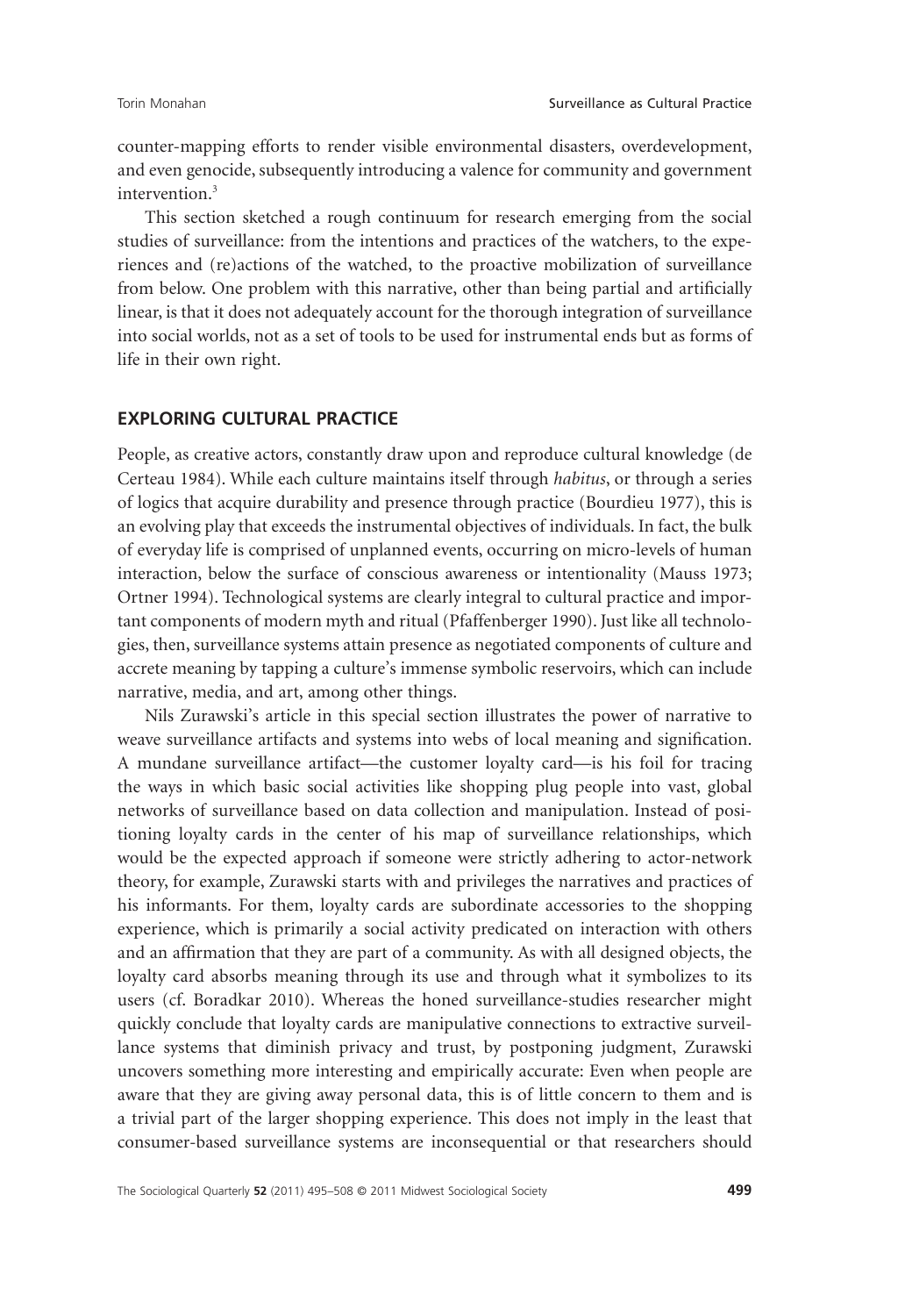stop analysis with the reporting of informant articulations; rather, it highlights the challenges researchers face in situating those systems in local *and* global contexts and mobilizing cultural critique that takes seriously the perspectives of the people being studied.

Ariane Ellerbrok, also in this special section, similarly destabilizes easy criticisms of commercial face-recognition applications by showing the ways in which these biometric systems can be enjoyable and fun for their users. Automated face-recognition systems invite users of Facebook, Picasa, iPhoto, or other applications to identify people within their digital photo libraries by training the programs to link names with faces. This can be a playful experience for users, predicated on creating varied groupings of photos and sharing within and across social networks. As with Zurawski's discussion of shopping, play is a vital cultural practice that demands theorization (Albrechtslund and Dubbeld 2005). Play may also serve as a mechanism of enrolling users in their own exploitation as they willingly generate data for the benefit of industry and government organizations. While this larger critique should be integrated into robust analysis, it can be insulting to begin from a position that presumes people are dupes and that they simply do not understand their situations as clearly as do researchers. Rather, people can and do appropriate surveillance systems for their own ends to achieve forms of recognition, independence, and empowerment (Burgin 2002; Koskela 2004), to embed themselves in social networks (Regan and Steeves 2010), and to become creative—and critical—producers of content that others can appreciate and enjoy (Postigo 2008).

Finally, David Barnard-Wills's article explores media discourses of surveillance and investigates their role in shaping public knowledge and debate. The media have long been recognized as fostering "moral panics" and circulating misleading information about public threats, which is something that has been well documented with discussions of terrorism and national security (Altheide 2006; Monahan 2010b). With a focus on UK print media, Barnard-Wills argues for an expansion of conceptual categories to take seriously the discursive engine that propels meaning-making practices about surveillance, as a complement to examination of sociotechnical systems and more traditional forms of politics. Whereas the concept of the surveillant assemblage stresses the "machinic" elements of the system, Deleuze and Guattari's (1987) original assemblage concept also included an enunciative dimension that is often neglected or marginalized in many treatments of surveillance. Enunciations can be understood, drawing upon linguistic theory, as requiring contextual cues to interpret meaning because unlike statements, they neither aspire toward generalization nor contain sufficient information to be understood on their own (Barthes 1986). The enunciative dimension of surveillance, therefore, must always be grasped in local contexts, which should, in turn, push scholars to confront cultural, geographic, and other differences and be suspicious of grand generalizations about the role of surveillance or the existence of "the surveillance society" as something singular or monolithic (pace Murakami Wood 2009b). The mass media, as well as alternative forms of media, are keys to the unfolding and understanding of surveillance systems (Gates and Magnet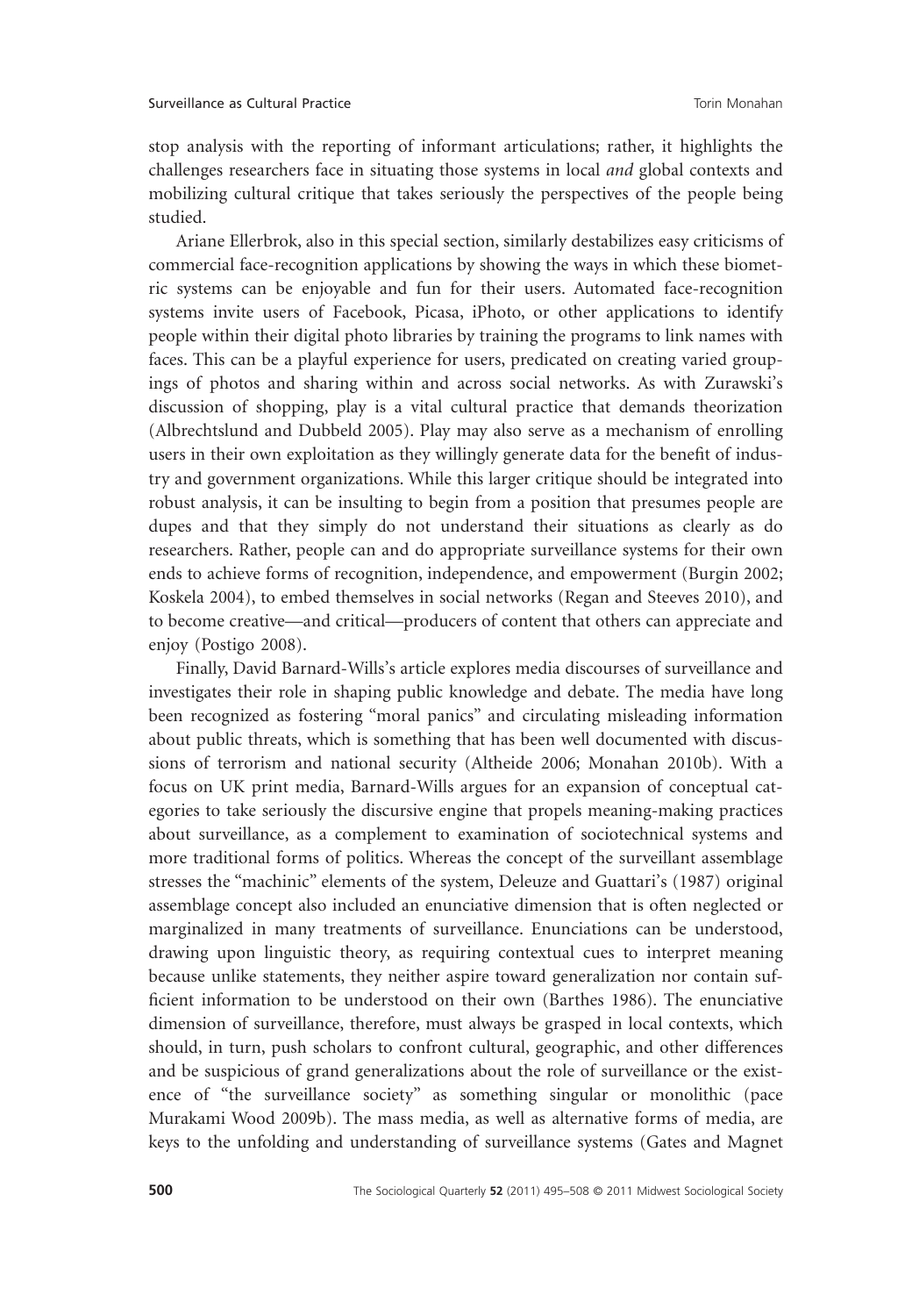2007). Engagement with media, as producers or consumers (or as "prosumers"), is a local cultural practice with global significance.

There are many other possible avenues for the study of surveillance as cultural practice. The creation and study of artistic interventions are clearly fruitful in this regard, as artists provide imaginative resources that oftentimes channel latent concerns and anticipate future worlds in ways that social scientists would have difficulty doing without deviating from disciplinary norms. Artistic works or performances, which enroll others as witnesses or actors, can also serve as vital agents of social change. Because the topic of surveillance seems to lure creative minds, the field has been in a loose conversation with artists, fiction writers, and their robust material for a while (e.g., Levin, Frohne, and Weibel 2002; Nellis 2005; Murakami Wood 2009a; Veel 2010). Surveillance-themed films, novels, photographs, plays, performance pieces, installations, and the like abound, and some artists have made explicit forays into the field of surveillance studies (e.g., Levin et al. 2002; Institute for Applied Autonomy 2006; Surveillance Camera Players 2006; Luksch 2008). And while there has been one special issue of the journal *Surveillance & Society* devoted to the subject, there is ample room for more serious treatments of artistic works in the field.

Similarly, popular culture in general presents abundant material for explorations of surveillance in societies. Notable in this regard is John McGrath's (2004) book *Loving Big Brother*, which interrogates how people use and understand surveillance systems and how television shows and movies contribute to cultural imaginaries. The field is rapidly coming to grips with cultural practices in this sense and working to theorize them in connection with broader political economies. Some of the work being done in these directions includes research on general interactive media (Andrejevic 2007), social networking (Albrechtslund 2008), games (Chen 2008; Steeves 2010), cell phones (Koskela 2004, 2009), and television (Trottier 2006). Studies of surveillance in popular culture open a window into the construction and interrelation of symbols that shape quotidian meaning, on one hand, and that operate as powerful truth constructs that drive ideology and policy, on the other (Monahan 2010b).

In a different register, an exciting new area of investigation for the field is on cultural differences in the use and meaning of surveillance, whether within or across national boundaries. Important new work is now being done on differential surveillance experiences by race, class, gender, sexual identity, and age (Kenner 2008; Currah and Moore 2009; Browne 2010; Eubanks 2011; Magnet Forthcoming), as well as on surveillance's role in propagating intersectional forms of oppression (Campbell 2006). National crosscultural comparisons are now taking off as well, whether through ambitious, multi-sited individual projects (e.g., Murakami Wood 2010), large-scale team efforts (e.g., UrbanEye 2004; The New Transparency 2010), or the production of findings from heretofore understudied counties, which fill the empirical record and stimulate comparison (e.g., Samatas 2004; Arteaga Botello 2007; Kanashiro 2008; Frois Forthcoming). Research on culture and surveillance in this sense is about seeking out meanings and practices in local contexts, embracing rather than ignoring particularities, and problematizing dangerous presumptions of universality.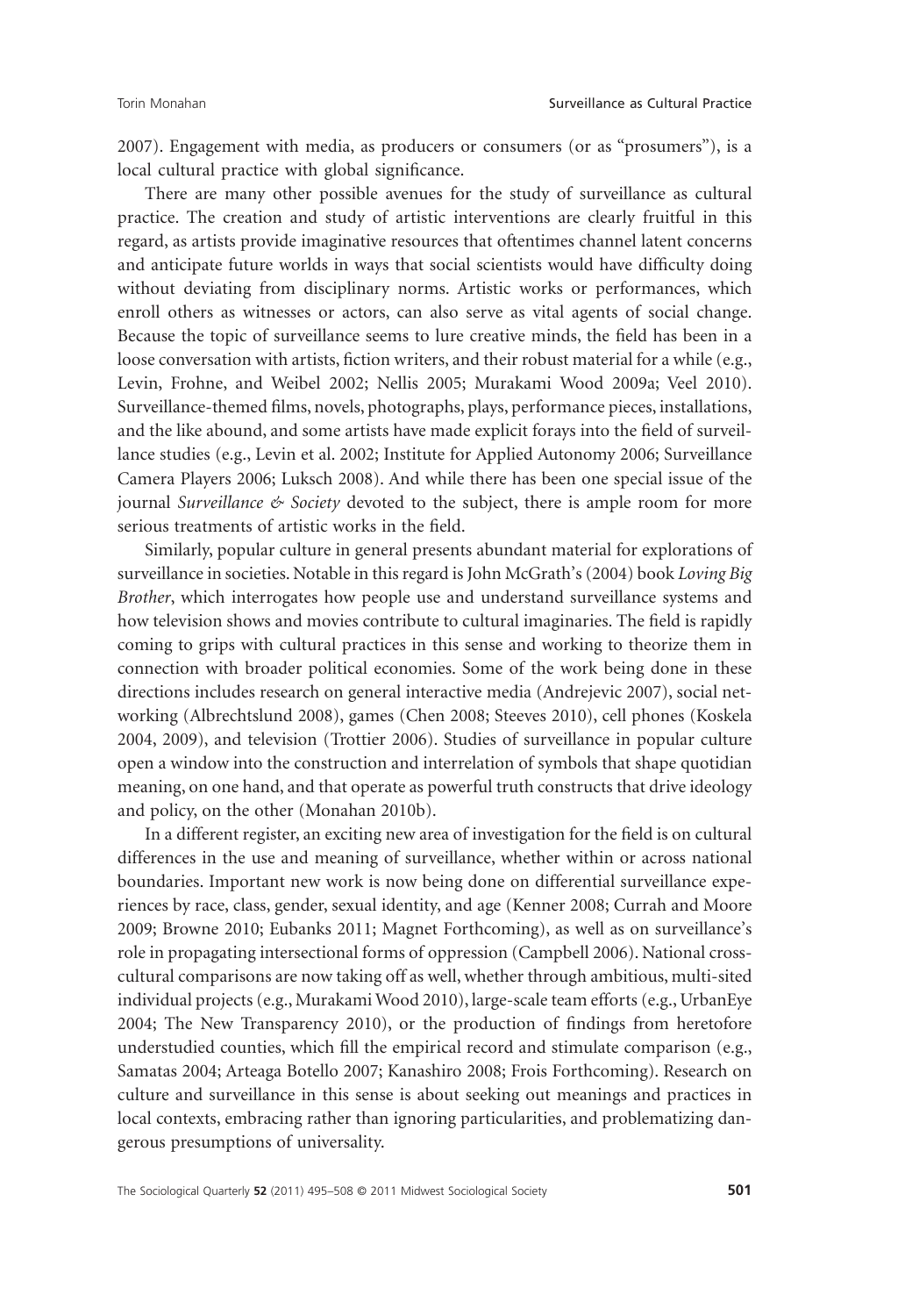# **CONCLUSION: AN INVITATION TO REFLEXIVITY**

Surveillance studies, as a field, is an evolving system of knowledge production. As a system, it necessarily subordinates certain elements of interest or ways of knowing to other ones. It has been organized in large part by an interest in institutional-level power dynamics and theoretical explanations of them. Thus, even as the field has expanded into a full-fledged, international network of scholars engaged in social studies of surveillance, empirical research on experiences in local contexts predictably circles back to conversations about macro-level, institutional forms of power. Obviously, the disciplinary origins and initial interests of the field's early practitioners guide these scholarly practices and provide the stage upon which scholars from other backgrounds have had to act. Because the field is growing rapidly and is transdisciplinary, the center is shifting and new areas of interest are challenging existing paradigms, which is ultimately a healthy and productive development.

An approach to surveillance as cultural practice is one of the directions that surveillance studies is heading, or is being pulled. Cultural practice is merely another lens or a different point from which to view, organize, and understand the knowledge-production activities of the field. I am making no claims that this construct or its foci are better than traditional sociological interests in institutions and their agents. What I would assert is that disciplinary diversity is good and brings about more thoughtful scholarship. Research on cultural practice is currently providing a venue for marginalized disciplines within the field to assert themselves and inject alternative concepts and content areas into the collective conversation. These changes also invite critical reflexivity both for the field as a whole and its members.

In many respects, research is a form of surveillance. Researchers systematically collect, organize, analyze, interpret, and disseminate data with the aim of influencing others, including those whom they study (Ball and Haggerty 2005; Haggerty 2009). Because research functions as surveillance, scholars should strive to avoid the fundamental critiques that the field's members often make of contemporary surveillance: that it affords the violent abstraction of people and their actions from their primary contexts; that it is predicated upon biased valuations of some populations or activities over others; that its governing logics are opaque, making them difficult to discern or contest; that it denies or ignores its own partiality and situatedness. Modern science aspires toward placeless knowledge, toward universal facts that do not require an explanation of their origins and that resist inquiry into the value-laden process of their construction (Latour 1987; Haraway 1988). Reflexive science, conversely, does not try to eliminate partiality and the messy particularities of knowledge construction but instead own up to them, articulate them, and subject them to further scrutiny (Woodhouse et al. 2002; Fisher 2011).

To avoid reproducing that which they critique, surveillance-studies scholars should be pursuing reflexive science. They should try to keep their research embodied and grounded in its full context, interrogate the values and constraints of their systems of knowledge production, and be suspicious of truth claims that float above particularities.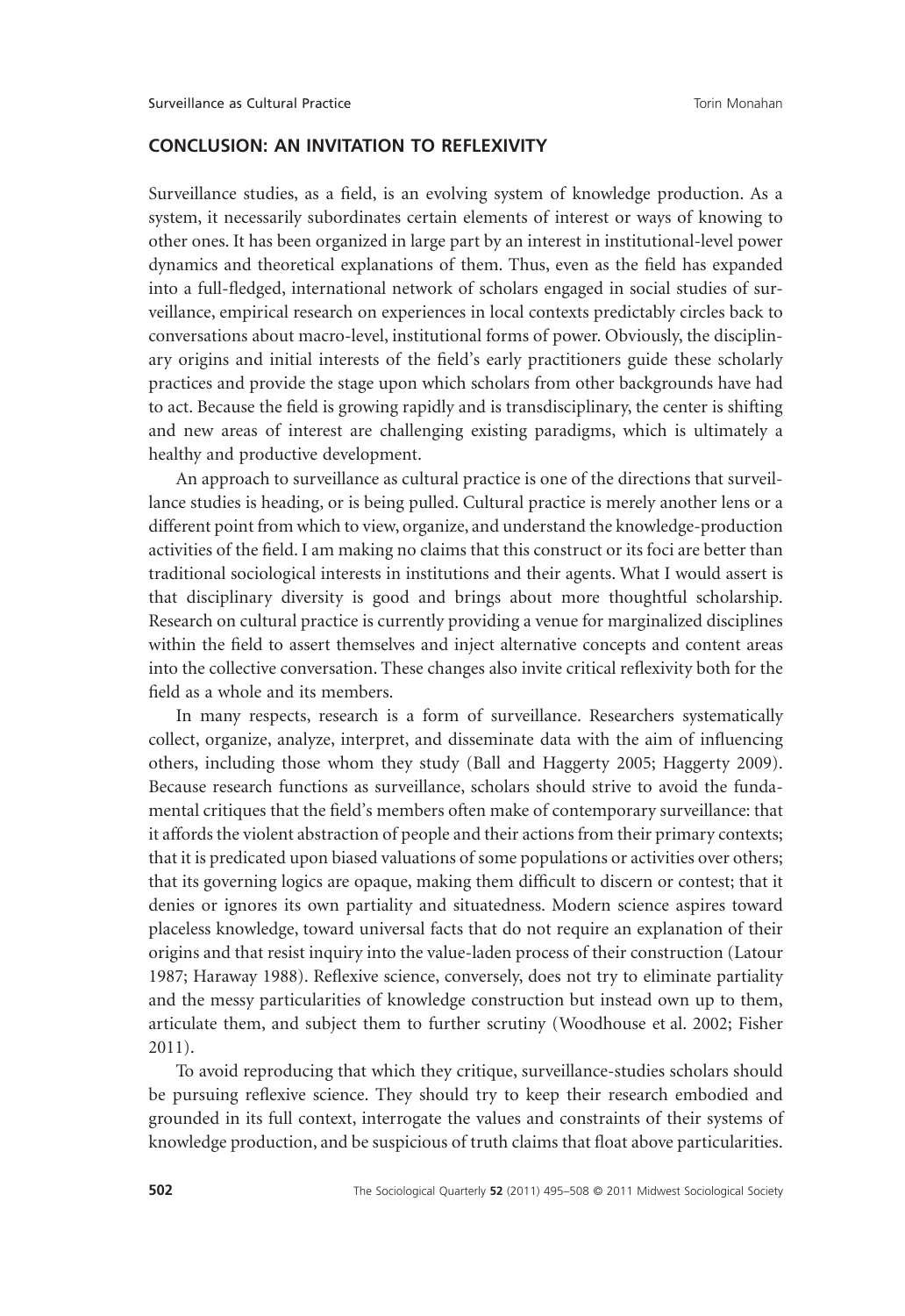It is crucial to note that being reflexive is not at all the same thing as being reflective. As Lynch and Woolgar (1990) explain:

The organization, sense, value, and adequacy of any representation is "reflexive" to the settings in which it is constituted and used. . . . "Reflexivity" in this usage means, not self-referential nor reflective awareness of representational practice, but the inseparability of a "theory" of representation from the heterogeneous social contexts in which representations are composed and used. (Pp. 11–12)

Perhaps the emerging "cultural studies of surveillance" is better equipped to embrace reflexivity, at least as an unproblematic starting point, because its constitutive and aligned fields (literary studies, film and media studies, science and technology studies, cultural anthropology, and some stripes of communication) already prioritize local meanings, interpretations, and knowledge construction. Even if being reflexive may be an uncomfortable mode for people operating more firmly in the social studies of surveillance, which is clearly still the dominant orientation, these practitioners, as well as the field as a whole, could surely benefit from taking steps in this direction. The trend toward studying surveillance as cultural practice is encouraging in this regard because it directs attention to local, grounded meanings as the primary units of analysis, which can implicitly challenge current hegemonic organizing frames, as the articles in this special section demonstrate.

# **ACKNOWLEDGMENTS**

I give special thanks to the contributing authors and to the journal's editors and peer reviewers who generously invested their time and energy to make this special section possible.

## **NOTES**

<sup>1</sup>The online journal *Surveillance* & *Society* has been one of the primary forums where these advances have occurred, along with many workshops, conferences, and edited volumes. <sup>2</sup>For instance, the field is awash with embellishments on the concept of the panopticon, including the superpanopticon (Poster 1990), synopticon (Mathiesen 1997), ban-opticon (Bigo 2006), and

oligopticon (Latour and Hermant 2006).

3 See, for example, http://www.skytruth.org or earth.google.com/outreach/cs\_darfur.html.

#### **REFERENCES**

Aas, Katja Franko, Helene Oppen Gundhus, and Heidi Mork Lomell. 2009. *Technologies of InSecurity: The Surveillance of Everyday Life*. New York: Routledge-Cavendish.

Adey, Peter. 2006. " 'Divided We Move': The Dromologics of Airport Security and Surveillance." Pp. 195–208 in *Surveillance and Security: Technological Politics and Power in Everyday Life*, edited by T. Monahan. New York: Routledge.

The Sociological Quarterly **52** (2011) 495–508 © 2011 Midwest Sociological Society **503**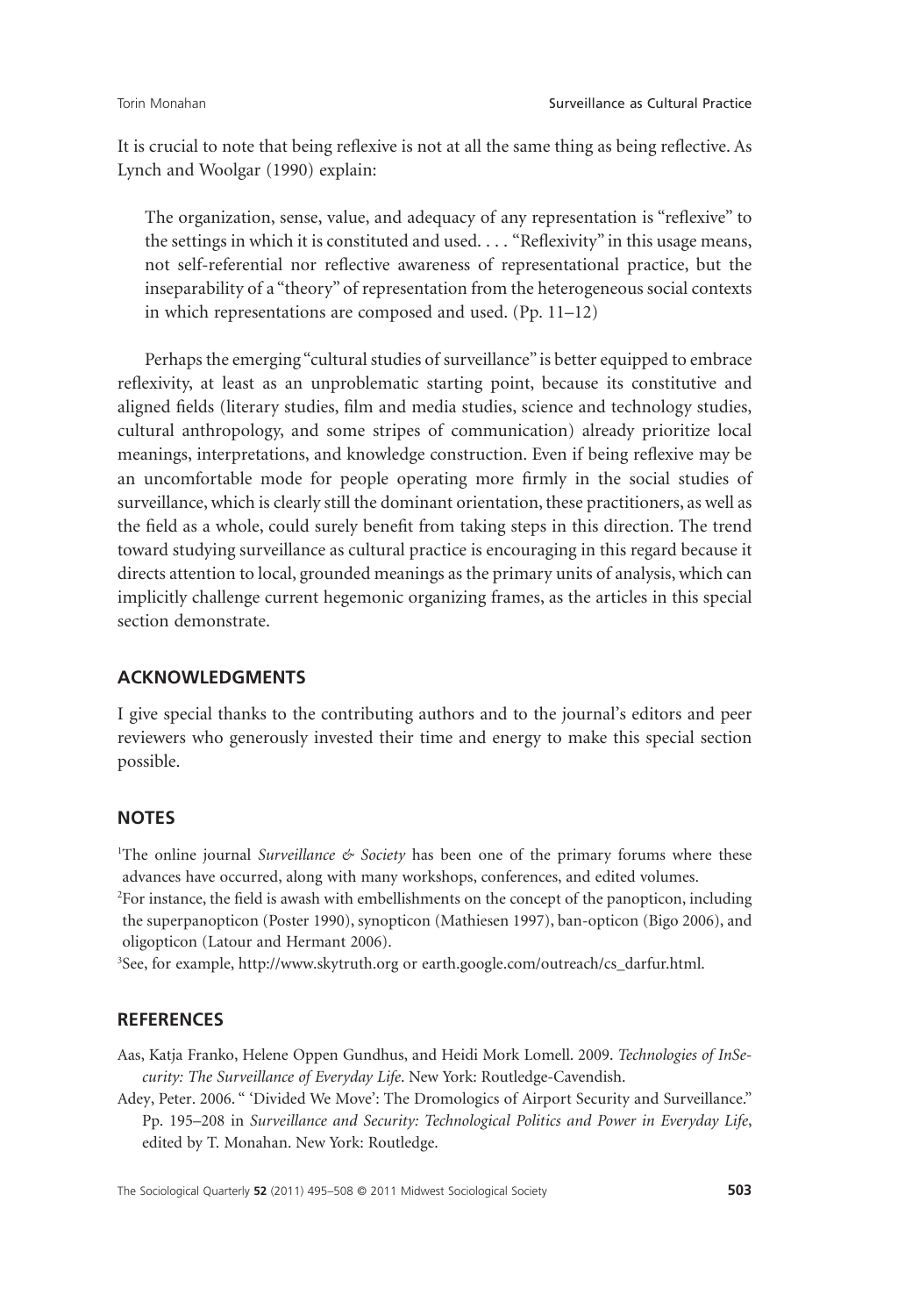- Albrechtslund, Anders. 2008. "Online Social Networking as Participatory Surveillance." *First Monday* 13(3). Retrieved December 26, 2010 (http://firstmonday.org/htbin/cgiwrap/bin/ojs/ index.php/fm/article/viewArticle/2142/1949).
- Albrechtslund, Anders and Lynsey Dubbeld. 2005. "The Plays and Arts of Surveillance: Studying Surveillance as Entertainment." *Surveillance & Society* 3(2/3):216–21.

Altheide, David. 2006. *Terrorism and the Politics of Fear*. Lanham, MD: Altamira.

- Andrejevic, Mark. 2007. *iSpy: Surveillance and Power in the Interactive Era*. Lawrence: University Press of Kansas.
- Arteaga Botello, Nelson. 2007. "An Orchestration of Electronic Surveillance a CCTV Experience in Mexico." *International Criminal Justice Review* 17(4):325–35.
- Ball, Kirstie and Kevin D. Haggerty. 2005. "Editorial: Doing Surveillance Studies." *Surveillance & Society* 3(2/3):129–38.
- Barthes, Roland. 1986. *The Rustle of Language*. New York: Hill and Wang.
- Bigo, Didier. 2006. "Security, Exception, Ban and Surveillance." Pp. 46–68 in *Theorizing Surveillance: The Panopticon and Beyond*, edited by D. Lyon. Cullompton, England: Willan.
- Bloor, David. 1991. *Knowledge and Social Imagery*. 2d ed. Chicago, IL: University of Chicago Press.
- Boradkar, Prasad. 2010. *Designing Things: A Critical Introduction to the Culture of Objects*. New York: Berg.

Borges, Jorge Luis. 1962. *Ficciones*. Translated by E. Editores. New York: Grove.

- Bourdieu, Pierre. 1977. *Outline of a Theory of Practice*. Translated by R. Nice. Cambridge, England: Cambridge University Press.
- Browne, Simone. 2010. "Digital Epidermalization: Race, Identity and Biometrics." *Critical Sociology* 36(1):131–50.
- Burgin, Victor. 2002. "Jenni's Room." Pp. 228–35 in *CTRL (Space): Rhetorics of Surveillance from Bentham to Big Brother*, edited by Thomas Y. Levin, Ursula Frohne, and Peter Weibel. Cambridge, MA: MIT Press.
- Campbell, Nancy D. 2006. "Everyday Insecurities: The Micro-Behavioral Politics of Intrusive Surveillance." Pp. 57–75 in *Surveillance and Security: Technological Politics and Power in Everyday Life*, edited by T. Monahan. New York: Routledge.
- Charmaz, Kathy. 2006. *Constructing Grounded Theory: A Practical Guide through Qualitative Analysis*. 2d ed. Thousand Oaks, CA: Sage.
- Chen, Judy. 2008. "Playing with Surveillance." Presented at the CHI 2008 Workshop: Interaction After Dark. Retrieved December 26, 2010 (http://citeseerx.ist.psu.edu/viewdoc/download? doi=10.1.1.150.4771&rep=rep1&type=pdf).
- Clarke, Adele. 2005. *Situational Analysis: Grounded Theory after the Postmodern Turn*. Thousand Oaks, CA: Sage.
- Currah, Paisley and Lisa Jean Moore. 2009. " 'We Won't Know Who You Are': Contesting Sex Designations in New York City Birth Certificates." *Hypatia* 24(3):113–35.
- de Certeau, Michel. 1984. *The Practice of Everyday Life*. Translated by S. Rendall. Berkeley: University of California Press.
- Deflem, Mathieu, ed. 2008. *Surveillance and Governance: Crime Control and Beyond*. Bingley, England: Emerald.
- Deleuze, Gilles and Félix Guattari. 1987. *A Thousand Plateaus: Capitalism and Schizophrenia*. Translated by B. Massumi. Minneapolis: University of Minnesota Press.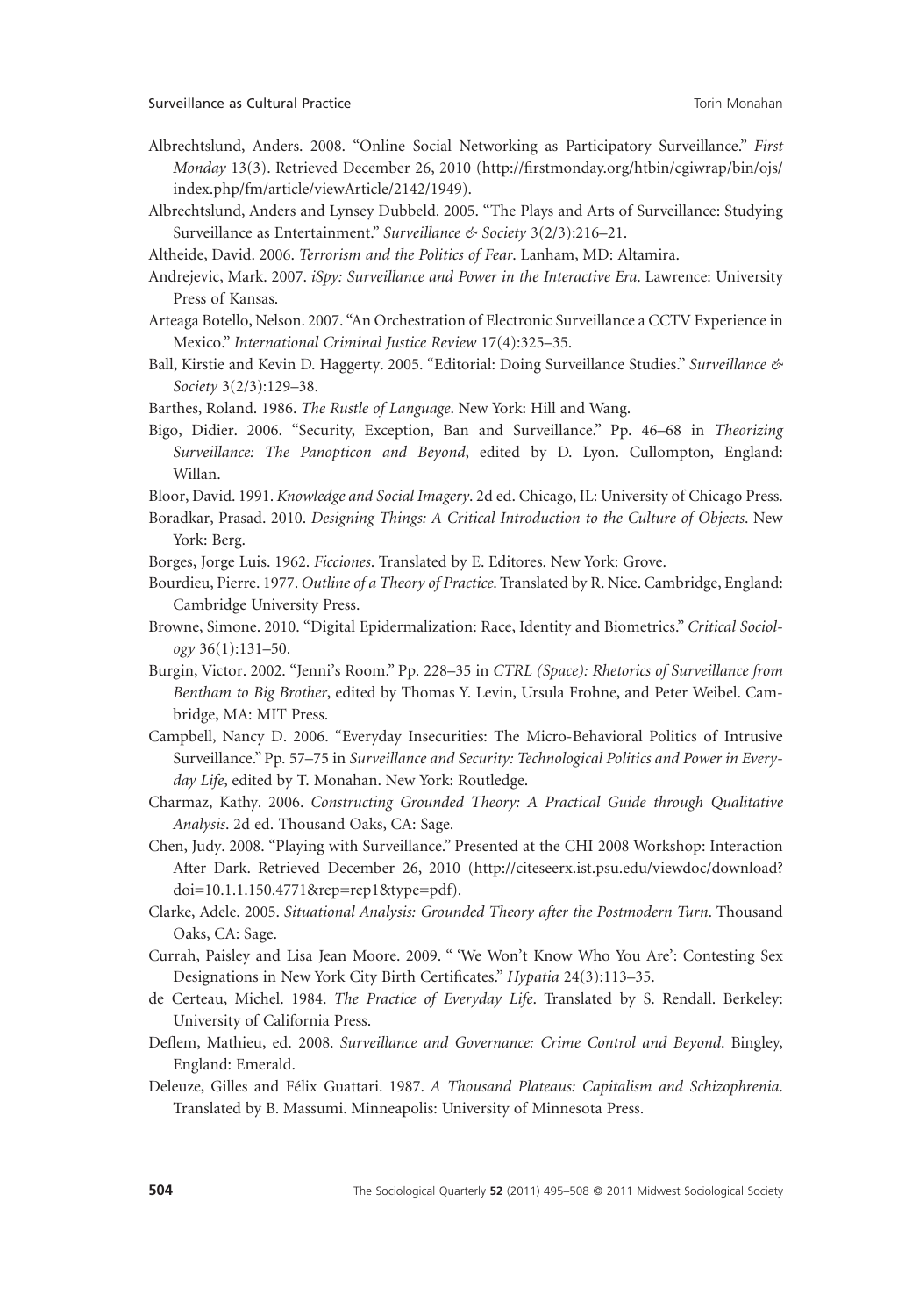- DeNicola, Lane. 2009. "Civil Surveillance of State and Corporate Activity Using Remote Sensing and Geographic Information Systems." Presented at Workshop on Surveillance and Empowerment, March, Vanderbilt University, Nashville, TN.
- Eubanks, Virginia. 2006. "Technologies of Citizenship: Surveillance and Political Learning in the Welfare System." Pp. 89–107 in *Surveillance and Security: Technological Politics and Power in Everyday Life*, edited by T. Monahan. New York: Routledge.
- ——. 2011. *Digital Dead End: Fighting for Social Justice in the Information Age*. Cambridge, MA: MIT Press.
- Fisher, Jill A., ed. 2011. *Gender and the Science of Difference: Cultural Politics of Contemporary Science and Medicine*. New Brunswick, NJ: Rutgers University Press.
- Foucault, Michel. 1977. *Discipline and Punish: The Birth of the Prison*. New York: Vintage.
- Frois, Catarina. Forthcoming. *A Sociedade Vigilante. Ensaios sobre Identificação, Privacidade e Vigilância*. Lisbon, Portugal: Imprensa de Ciências Sociais.
- Fussey, Pete. 2007. "An Interrupted Transmission? Processes of CCTV Implementation and the Impact of Human Agency." *Surveillance & Society* 4(3):229–56.

Gandy, Oscar H. 1993. *The Panoptic Sort: A Political Economy of Personal Information*. Boulder, CO: Westview.

- Gates, Kelly and Shoshana Magnet. 2007. "Communication Research and the Study of Surveillance." *The Communication Review* 10(4):277–93.
- Gilliom, John. 2001. *Overseers of the Poor: Surveillance, Resistance, and the Limits of Privacy*. Chicago, IL: University of Chicago Press.
- ——. 2010. "Lying, Cheating and Teaching to the Test: The Politics of Surveillance under No Child Left Behind." Pp. 194–209 in *Schools under Surveillance: Cultures of Control in Public Education*, edited by T. Monahan and R. D. Torres. New Brunswick, NJ: Rutgers University Press.
- Goold, Benjamin J. 2004. *CCTV and Policing: Public Area Surveillance and Police Practices in Britain*. Oxford, England: Oxford University Press.
- Graham, Stephen and Simon Marvin. 2001. *Splintering Urbanism: Networked Infrastructures, Technological Mobilities and the Urban Condition*. New York: Routledge.
- Graham, Stephen and David Wood. 2003. "Digitizing Surveillance: Categorization, Space, Inequality." *Critical Social Policy* 23(2):227–48.
- Haggerty, Kevin D. 2009. "Methodology as a Knife Fight: The Process, Politics and Paradox of Evaluating Surveillance." *Critical Criminology* 17(4):277–91.
- Haggerty, Kevin D. and Richard V. Ericson. 2000. "The Surveillant Assemblage." *British Journal of Sociology* 51(4):605–22.
- Haraway, Donna. 1988. "Situated Knowledges: The Science Question in Feminism and the Privilege of Partial Perspective." *Feminist Studies* 14(3):575–99.
- Huey, Laura, Kevin Walby, and Aaron Doyle. 2006. "Cop Watching in the Downtown Eastside: Exploring the Use of (Counter) Surveillance as a Tool of Resistance." Pp. 149–65 in *Surveil*lance and Security: Technological Politics and Power in Everyday Life, edited by T. Monahan. New York: Routledge.
- Institute for Applied Autonomy. 2006. "Defensive Surveillance: Lessons from the Republican National Convention." Pp. 167–74 in *Surveillance and Security: Technological Politics and Power in Everyday Life*, edited by T. Monahan. New York: Routledge.
- Kanashiro, Marta Mourão. 2008. "Surveillance Cameras in Brazil: Exclusion, Mobility Regulation, and the New Meanings of Security." *Surveillance & Society* 5(3):270–89.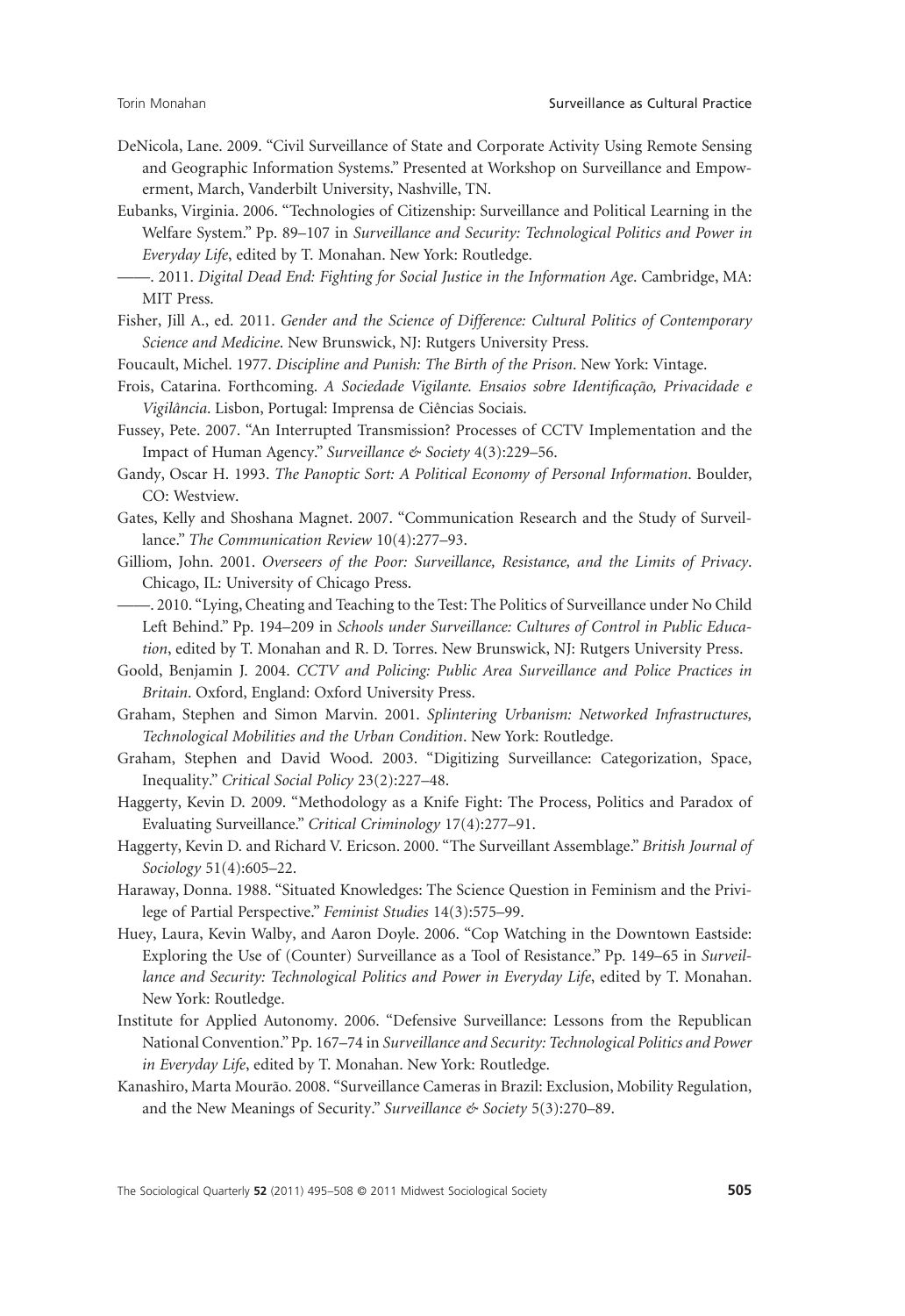- Kenner, Alison Marie. 2008. "Securing the Elderly Body: Dementia, Surveillance, and the Politics of 'Aging in Place'." *Surveillance & Society* 5(3):252–69.
- Koskela, Hille. 2004. "Webcams, TV Shows and Mobile Phones: Empowering Exhibitionism." *Surveillance & Society* 2(2/3):199–215.
- ——. 2009. "Hijacking Surveillance? The New Moral Landscapes of Amateur Photographing." Pp. 147–67 in *Technologies of InSecurity: The Surveillance of Everyday Life*, edited by K. F. Aas, H. O. Gundhus, and H. M. Lomell. New York: Routledge-Cavendish.
- Lahav, Gallya. 2008. "Mobility and Border Security: The U.S. Aviation System, the State, and the Rise of Public–Private Partnerships." Pp. 77–103 in *Politics at the Airport*, edited by M. B. Salter. Minneapolis: University of Minnesota Press.
- Latour, Bruno. 1987. *Science in Action: How to Follow Scientists and Engineers through Society*. Cambridge, MA: Harvard University Press.
- Latour, Bruno and Emilie Hermant. 2006. "Paris: Invisible City." Retrieved December 26, 2010 (http://www.bruno-latour.fr/livres/viii\_paris-city-gb.pdf).
- Levin, Thomas Y., Ursula Frohne, and Peter Weibel, eds. 2002. *CTRL (Space): Rhetorics of Surveillance from Bentham to Big Brother*. Cambridge, MA: MIT Press.
- Luksch, Manu. 2008. "The Faceless Project." Retrieved December 26, 2010 (http:// www.ambienttv.net/pdf/facelessproject.pdf).
- Lynch, Michael and Steve Woolgar. 1990. "Introduction: Sociological Orientations to Representational Practices in Science." Pp. 1–18 in *Representation in Scientific Practice*, edited by M. Lynch and S. Woolgar. Cambridge, MA: MIT Press.

Lyon, David. 1994. *The Electronic Eye: The Rise of Surveillance Society*. Minneapolis: University of Minnesota Press.

- ——. 2001. *Surveillance Society: Monitoring Everyday Life*. Buckingham, England: Open University Press.
- ——, ed. 2003. *Surveillance as Social Sorting: Privacy, Risk, and Digital Discrimination*. New York: Routledge.
- ——, ed. 2006. *Theorizing Surveillance: The Panopticon and Beyond*. Cullompton, England: Willan.
- Magnet, Shoshana. Forthcoming. *When Biometrics Fail*. Durham, NC: Duke University Press.
- Marx, Gary T. 1988. *Undercover: Police Surveillance in America*. Berkeley: University of California Press.
- ——. 2002. "What's New about the 'New Surveillance'? Classifying for Change and Continuity." *Surveillance & Society* 1(1):9–29.
- Mathiesen, Thomas. 1997. "The Viewer Society." *Theoretical Criminology* 1(12):215–34.

Mauss, Marcel. 1973. "Techniques of the Body." *Economy and Society* 2:70–88.

- McCahill, Michael. 2002. *The Surveillance Web: The Rise of Visual Surveillance in an English City*. Cullompton, England: Willan.
- McGrath, John E. 2004. *Loving Big Brother: Performance, Privacy and Surveillance Space*. New York: Routledge.
- Monahan, Torin, ed. 2006. *Surveillance and Security: Technological Politics and Power in Everyday Life*. New York: Routledge.
- Monahan, Torin. 2010a. "Surveillance as Governance: Social Inequality and the Pursuit of Democratic Surveillance." Pp. 91–110 in *Surveillance and Democracy*, edited by K. D. Haggerty and M. Samatas. New York: Routledge.
- ——. 2010b. *Surveillance in the Time of Insecurity*. New Brunswick, NJ: Rutgers University Press.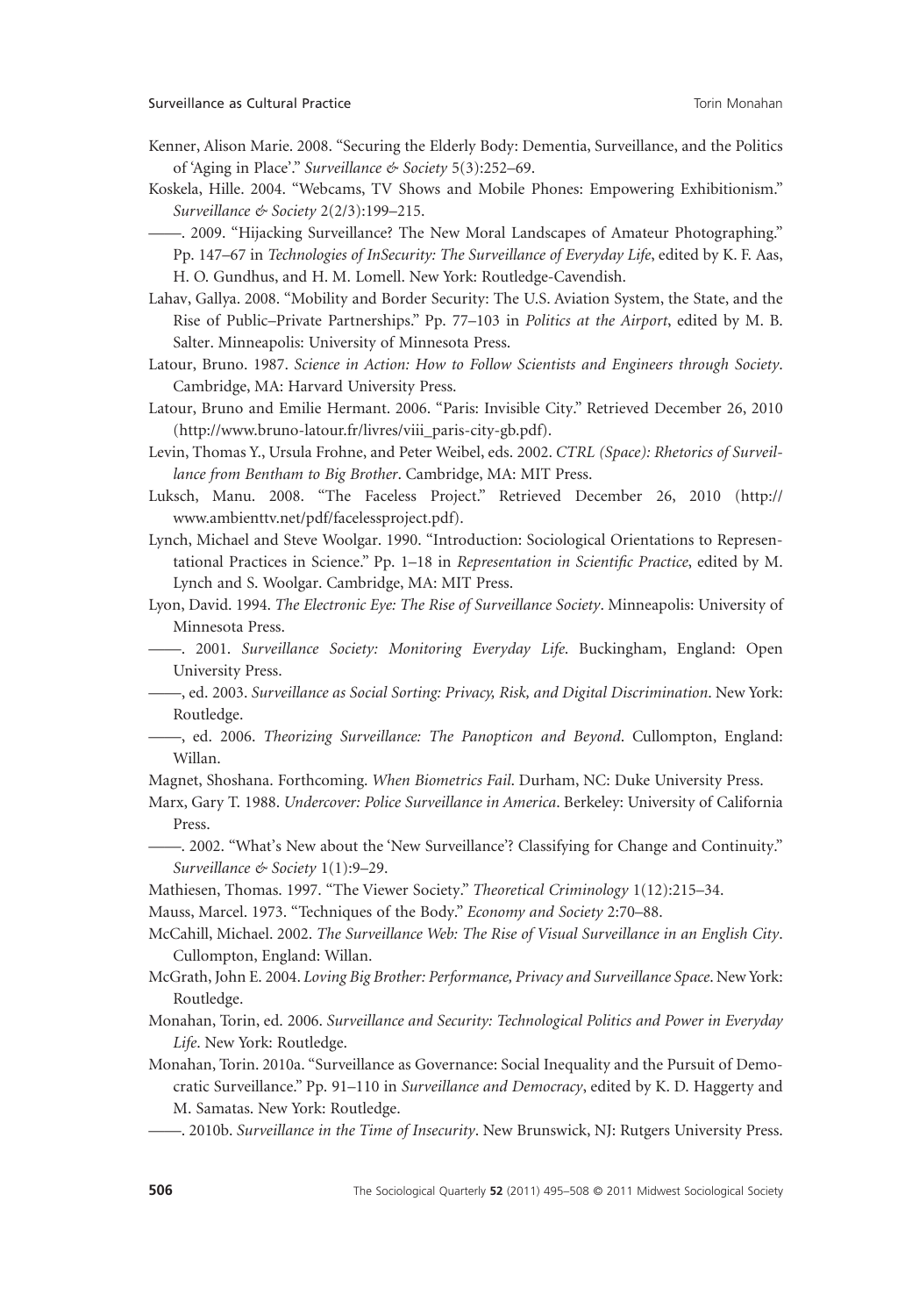- Monahan, Torin, David J. Phillips, and David Murakami Wood. 2010. "Editorial: Surveillance and Empowerment." *Surveillance & Society* 8(2):106–12.
- Monahan, Torin and Rodolfo D. Torres, eds. 2010. *Schools under Surveillance: Cultures of Control in Public Education*. New Brunswick, NJ: Rutgers University Press.
- Murakami Wood, David. 2009a. "Can a Scanner See the Soul? Philip K. Dick against the Surveillance Society." *Review of International American Studies* 3.3–4.1:46–59.
- ——. 2009b. "The 'Surveillance Society': Questions of History, Place and Culture." *European Journal of Criminology* 6(2):179–94.
- ——. 2010. "Cultures of Urban Surveillance (Research Project)." Retrieved December 26, 2010 (http://ubisurv.wordpress.com/about-my-project/).
- Nellis, Mike. 2005. "Future Punishment in American Science Fiction Movies." Pp. 210–28 in *Captured by the Media: Prison Discourse and Popular Culture*, edited by P. Mason. Cullompton, England: Willan.
- Nelson, Margaret K. and Anita Ilta Garey, eds. 2009. *Who's Watching?: Daily Practices of Surveillance among Contemporary Families*. Nashville, TN: Vanderbilt University Press.
- Norris, Clive and Gary Armstrong. 1999. *The Maximum Surveillance Society: The Rise of CCTV*. Oxford, England: Berg.
- Ortner, Sherry B. 1994. "Theory in Anthropology since the Sixties." Pp. 372–411 in *Culture/Power/ History: A Reader in Contemporary Social Theory*, edited by N. B. Dirks, Geoff Eley, and Sherry B. Ortner. Princeton, NJ: Princeton University Press.
- Ottinger, Gwen. 2010. "Constructing Empowerment through Interpretations of Environmental Surveillance Data." *Surveillance & Society* 8(2):221–34.
- Pfaffenberger, Bryan. 1990. "The Hindu Temple as a Machine, or, the Western Machine as a Temple." *Techniques et Culture* 16:183–202.
- Poster, Mark. 1990. *The Mode of Information: Poststructuralism and Social Context*. Chicago, IL: University of Chicago Press.
- Postigo, Hector R. 2008. "Video Game Appropriation through Modifications Attitudes Concerning Intellectual Property among Modders and Fans." *Convergence: The International Journal of Research into New Media Technologies* 14(1):59–74.
- Regan, Priscilla M. 1995. *Legislating Privacy: Technology, Social Values, and Public Policy*. Chapel Hill: University of North Carolina Press.
- Regan, Priscilla and Valerie Steeves. 2010. "Kids R Us: Online Social Networking and the Potential for Empowerment." *Surveillance & Society* 8(2):151–65.
- Rule, James B. 1973. *Private Lives and Public Surveillance: Social Control in the Computer Age*. London, England: Allen Lane.
- Samatas, Minas. 2004. *Surveillance in Greece: From Anticommunist to Consumer Surveillance*. New York: Pella.
- Smith, Gavin J. D. 2004. "Behind the Screens: Examining Constructions of Deviance and Informal Practices among CCTV Control Room Operators in the UK." *Surveillance & Society* 2(2/3):376–95.
- Staples, William G. 1997. *The Culture of Surveillance: Discipline and Social Control in the United States*. New York: St. Martin's.
	- ——. 2000. *Everyday Surveillance: Vigilance and Visibility in Postmodern Life*. Lanham, MD: Rowman & Littlefield.